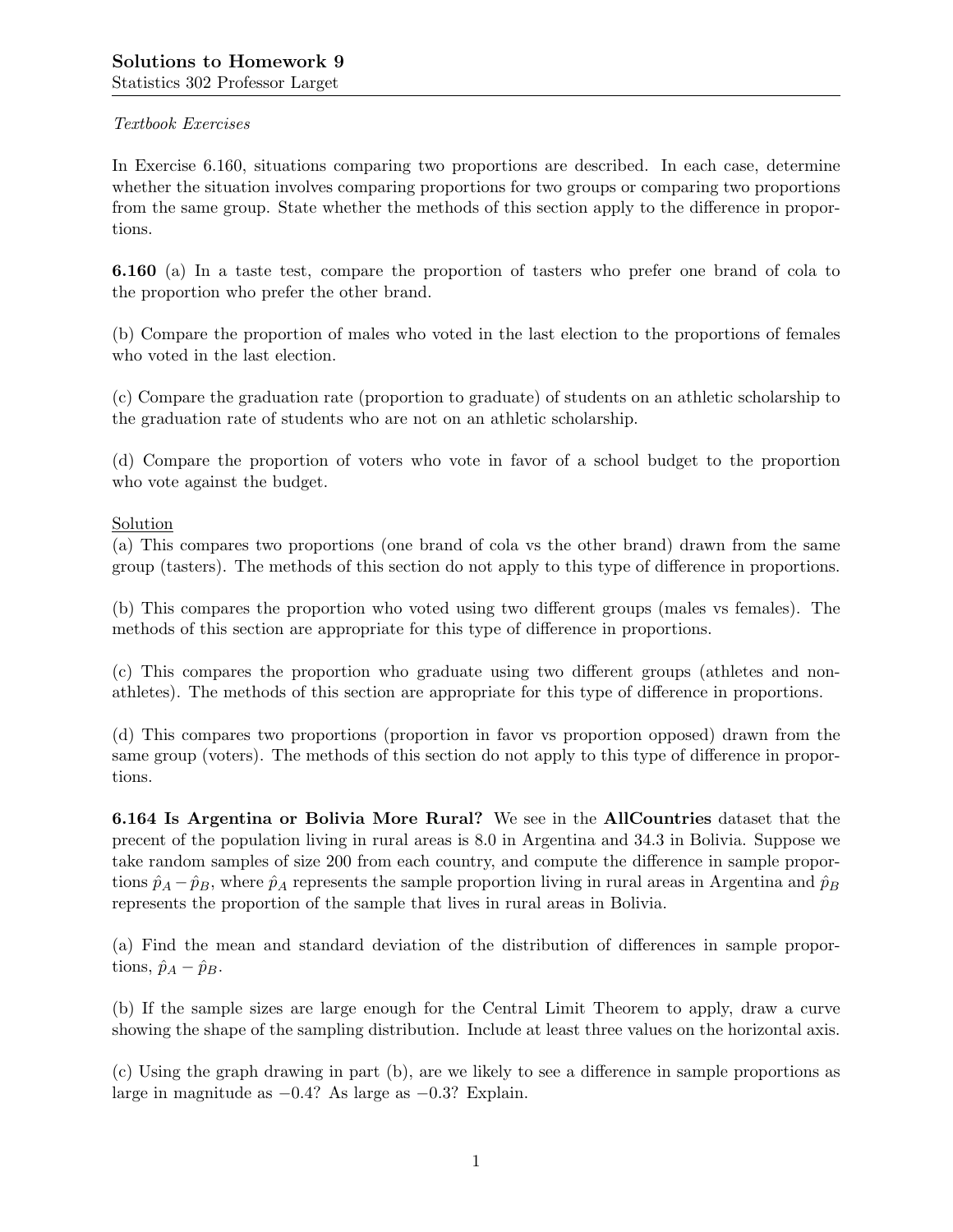## Solution

(a) The differences in sample proportions will be centered at the difference in population proportions, so will have a mean of  $p_A - p_B = .080 - .344 = -0.264$ , and a standard deviation equal to the standard error SE. We have

$$
SE = \sqrt{\frac{p_A(1 - p_A)}{n_A} + \frac{p_B(1 - p_B)}{n_B}} = \sqrt{\frac{0.08(0.92)}{200} + \frac{0.344(0.656)}{200}} = 0.039
$$

(b) The sample sizes of 200 are large enough for the normal distribution to apply. The distribution of differences of proportions will be  $N(-0.264, 0.039)$ . We use technology to sketch the graph, or we can sketch it by hand, noting that the differences in sample proportions will be centered at −0.264 and roughly 95% of the distribution lies within two standard deviations on either side of the center. This goes between  $-0.264 \pm 2(0.039)$  or  $-0.342$  to  $-0.186$ .



c) We see from the figure that -0.4 is a very unlikely result for the difference in sample proportions (it's more than 3 SE's from the center) whereas -0.3 is plausible (it's less than one SE from the center).

6.176 Has Support for Capital Punishment Changed over Time? The General Social Survey (GSS) has been collecting demographic, behavioral, and attitudinal information since 1972 to monitor changes within the US and to compare the US to other nations. Support for the capital punishment (the death penalty) in the US is shown in 1974 and in 2006 in the two-way table below. Find a 95% confidence interval for the change in the proportion supporting capital punishment between 1974 and 2006. Is it plausible that the proportion supporting capital punishment has not changed?

| Year | Favor | Oppose | Total |
|------|-------|--------|-------|
| 1974 | 937   | 473    | 1410  |
| 2006 | 1945  | 870    | 2815  |

Solution

Letting  $\hat{p}_1$  and  $\hat{p}_2$  represent the proportion supporting capital punishment in 2006 and 1974, respectively, we have

$$
\hat{p}_1 = 1945 = 0.691
$$
 and  $\hat{p}_2 = 937 = 0.665$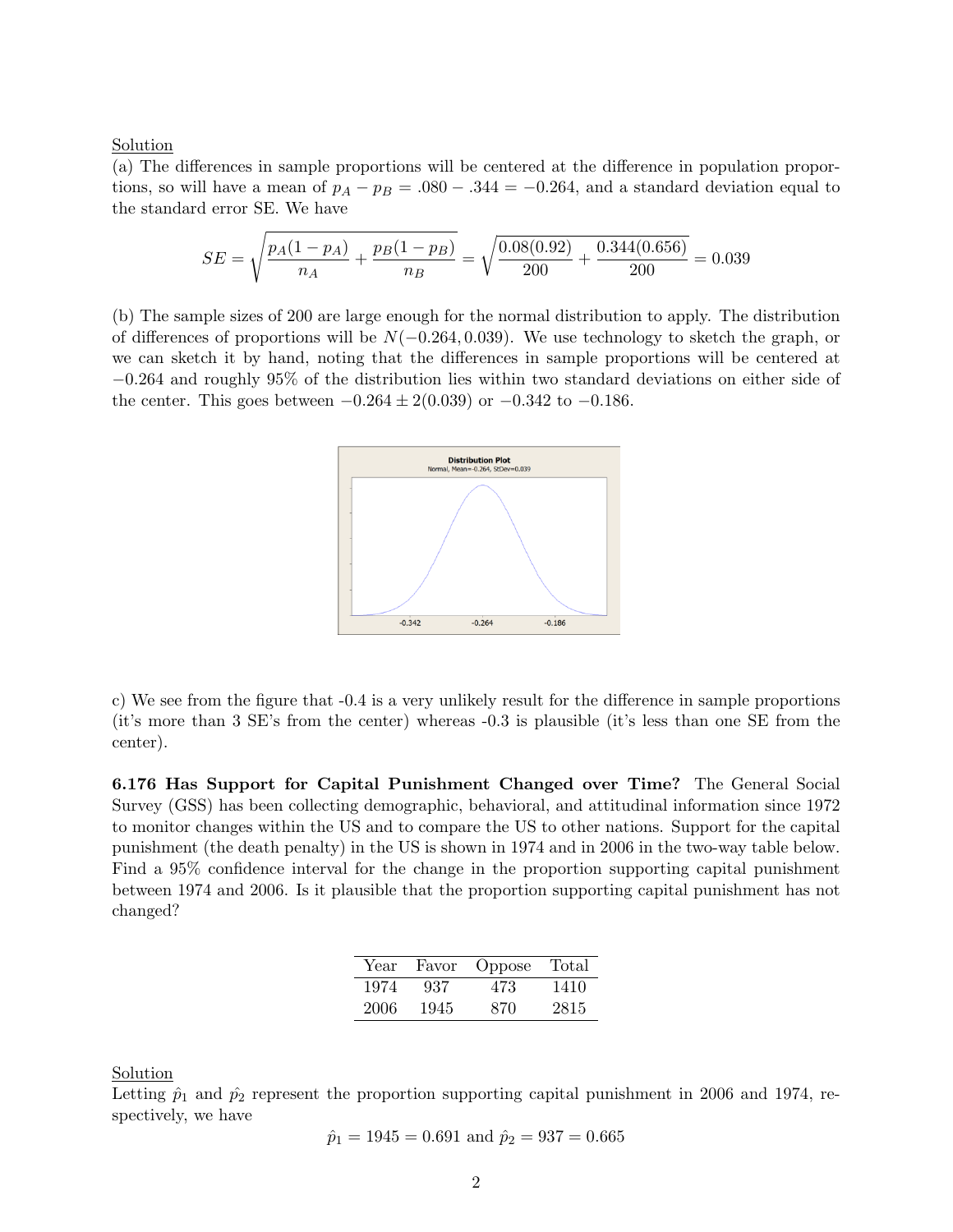The sample sizes are both large, so it is reasonable to use a normal distribution. For 95% confidence the standard normal endpoint is  $z^* = 1.96$ . This gives

$$
(\hat{p}_1 - \hat{p}_2) \pm z^* \cdot \sqrt{\frac{\hat{p}_1(1-\hat{p}_1)}{n_1} + \frac{\hat{p}_2(1-\hat{p}_2)}{n_2}}
$$
  
(0.691 - 0.665)  $\pm 1.96^* \cdot \sqrt{\frac{0.691(1-0.691)}{2815} + \frac{0.665(1-0.665)}{1410}}$   
0.026  $\pm 0.030$   
-0.004 to 0.056

We are 95% sure that, between 1974 and 2006, the percent change in support of the death penalty is between a decrease of 0.4% and an increase of 5.6%. Since a difference of zero (no change) is within this interval, it is plausible that there have been no change in support or opposition to the death penalty in this 22-year period.

6.178 Mental Tags on Penguins and Breeding Success Data 1.3 on page 10 discusses a study designed to test whether applying metal tags is detrimental to penguins. One variable examined is the survival rate 10 years after tagging. The scientists observed that 10 of the 50 metal tagged penguins survived, compared to 18 of the 50 electronic tagged penguins. Construct a 90% confidence interval for the difference in proportion surviving between the metal and electronic tagged penguins  $(p_M - p_E)$ . Interpret the result.

#### Solution

We have  $\hat{p}_M = 10/50 = 0.20$  and  $\hat{p}_E = 18/50 = 0.36$ . The 95% confidence interval for  $p_M?p_E$  is

$$
(\hat{p}_M - \hat{p}_E) \pm z^* \cdot \sqrt{\frac{\hat{p}_M(1 - \hat{p}_M)}{n_M} + \frac{\hat{p}_E(1 - \hat{p}_E)}{n_E}}
$$
  
(0.20 - 0.36)  $\pm$  1.645  $\cdot \sqrt{\frac{0.20(0.80)}{50} + \frac{0.36(0.64)}{50}}$   
-0.16  $\pm$  0.145  
-0.305 to -0.015

We are  $90\%$  sure that the survival rate for metal tagged penguins is between 0.305 and 0.015 less than for electronic tagged penguins. This shows a significant difference at a 10% level.

Comparing Normal and Bootstrap Confidence Intervals In Exercise 6.185, find a 95% confidence interval for the difference in proportions two ways, using  $StatKey$  or other technology and percentiles from a bootstrap distribution and using the normal distribution and the formula for standard error. Compare the results.

**6.185** Difference in proportion who use text messaging, using  $\hat{p}_t = 0.87$  with  $n = 800$  for teens and  $\hat{p}_a = 0.72$  with  $n = 2252$  for adults.

### Solution

We use StatKey or other technology to create a bootstrap distribution with at least 1000 simulated differences in proportion. We find the endpoints that contain 95% of the simulated statistics and see that this 95% confidence interval is 0.120 to 0.179.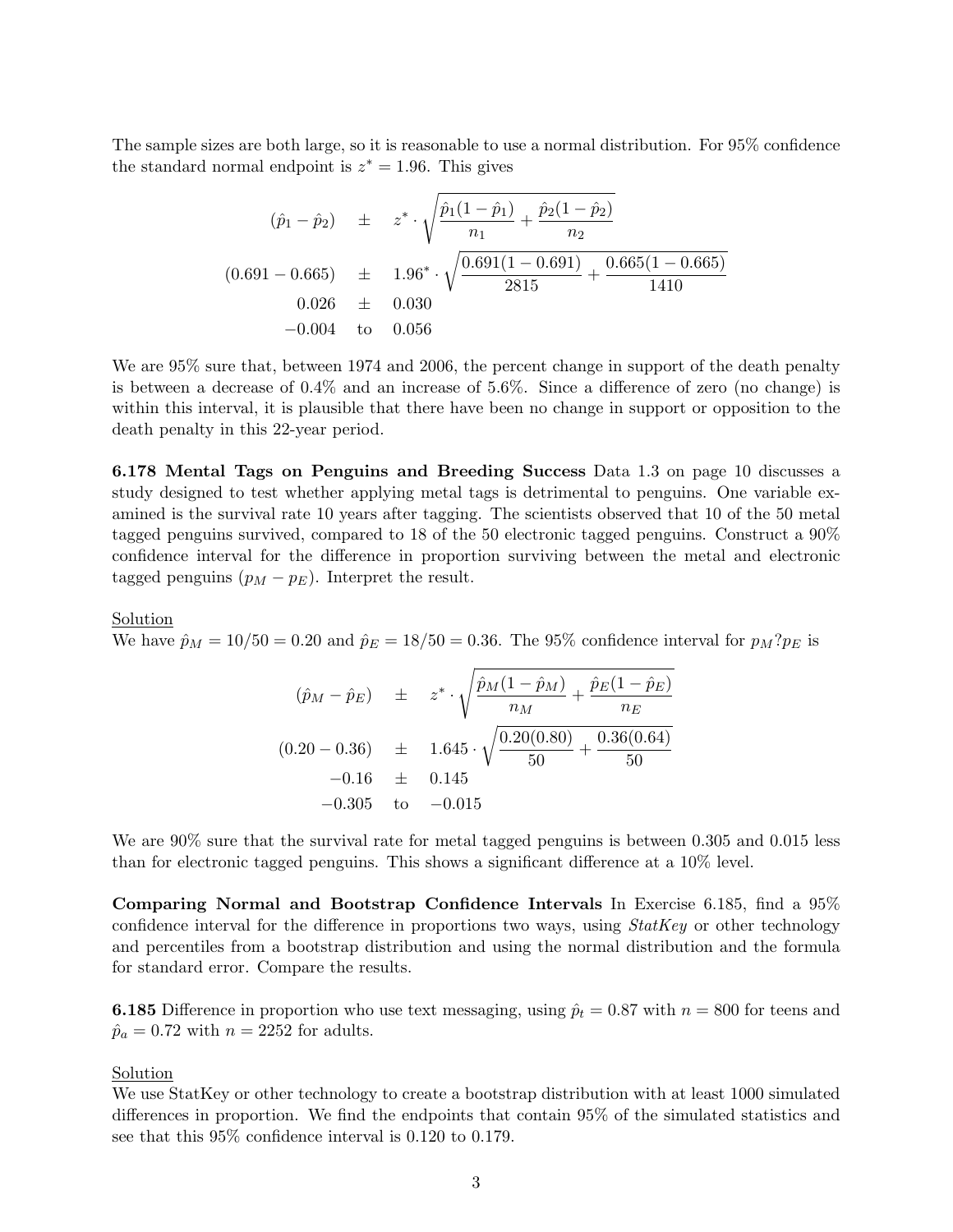

Using the normal distribution and the formula for standard error, we have

$$
(0.87 - 0.72) \pm 1.96 \cdot \sqrt{\frac{0.87(0.13)}{800} + \frac{0.72(0.28)}{2252}} = 0.15 \pm 0.030 = (0.12, 0.18)
$$

The two methods give very similar confidence intervals.

6.195 Babies Learn Early Who They Can Trust A new study indicates that babies many choose not to learn from someone they don't trust. A group of 60 babies, aged 13 to 16 months, were randomly divided into two groups. Each baby watched an adult express great excitement while looking into a box. The babies were then shown the box and it either had a toy in it (the adult could be trusted) or it was empty (the adult was not reliable). The same adult then turned on a push-on light with her forehead, and the number of babies who imitated the adult's behavior by doing the same thing was counted. The results are in the table below. Test at a 5% level to see if there is evidence that babies are more likely to imitate those they consider reliable.

|            |    | Imitated Did not imitate |
|------------|----|--------------------------|
| Reliable   | 18 | 12                       |
| Unreliable | 10 | 20                       |

Solution The hypotheses are

> $H_0: p_1 = p_2$  $H_a: p_1 > p_2$

where  $p_1$  represents the proportion of babies imitating an adult considered reliable and  $p_2$  represents the proportion of babies imitating an adult considered unreliable. There are at least 10 in each group (just barely) so we may use the normal distribution. We compute the sample proportions and the pooled sample proportion:

$$
\hat{p}_1 = \frac{18}{30} = 0.60
$$

$$
\hat{p}_2 = \frac{10}{30} = 0.333
$$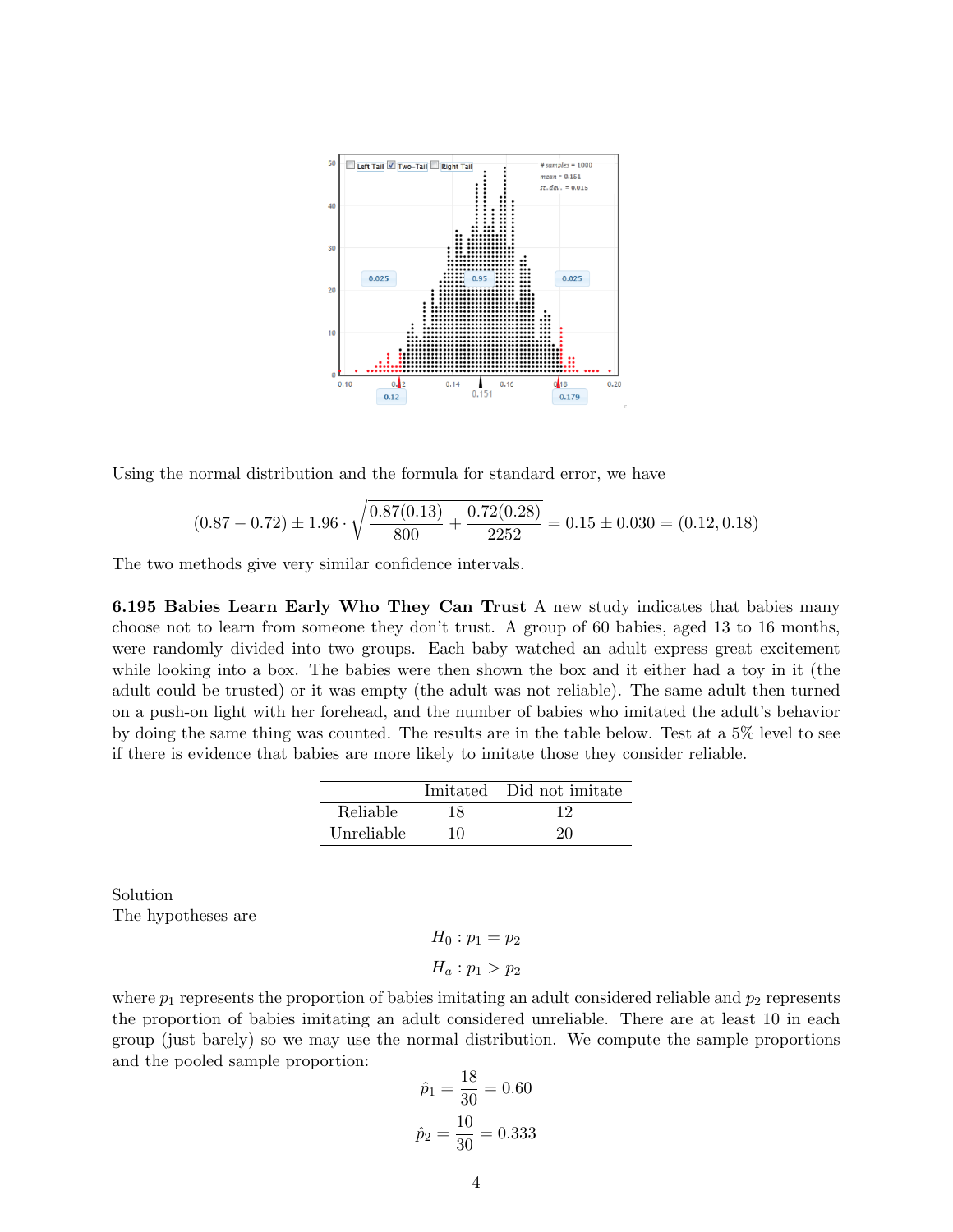$$
\hat{p} = \frac{28}{60} = 0.467
$$

The standardized test statistic is

Sample statistic – Null parameter 
$$
\frac{(0.60 - 0.333) - 0}{SE} = \frac{(0.60 - 0.333) - 0}{\sqrt{\frac{0.467(0.533)}{30} + \frac{0.467(0.533)}{30}}} = 2.073.
$$

This is an upper-tail test, so the p-value is the area above 2.073 in a standard normal distribution. Using technology we see that the p-value is 0.0191. This p-value is less than the 0.05 significance level, so we reject  $H_0$ . There is evidence that babies are more likely to imitate an adult who they believe is reliable. (And this effect is seen after one instance of being unreliable. Imagine the impact of repeated instances over time. It pays to be trustworthy!)

6.202 Green Tea and Prostate Cancer A preliminary study suggests a benefit from green tea for those at risk of prostate cancer. The study involved 60 men with PIN lesions, some of which turn into prostate cancer. Half the men, randomly determined, were given 600 mg a day of a green tea extract while the other half were given a placebo. The study was double-blind, and the results after one year are shown in the table below. Does the sample provide evidence that taking green tea extract reduces the risk of developing prostate cancer?

|           |   | Treatment Cancer No Cancer |
|-----------|---|----------------------------|
| Green Tea |   |                            |
| Placebo   | g | 21                         |

Solution

We cannot use the normal distribution and a standardized test statistic to conduct this test! Notice that two of the numbers in the cells are less than 10, so this data does not satisfy the conditions of the Central Limit Theorem for proportions. Luckily, randomization tests for experiments do not have any assumptions, so we conduct the test using a randomization test. Using  $p<sub>T</sub>$  to denote the proportion of men with PIN lesions who get prostate cancer after taking green tea extract for a year and pC to denote the proportion of men with PIN lesions who get prostate cancer after taking a placebo for a year, we have as our hypotheses:

$$
H_0: p_T = p_C
$$

$$
H_a: p_T < p_C
$$

Using StatKey or other appropriate technology, we conduct a randomization test for this difference in pro- portions using the data in the table where the original difference is  $\hat{p}_T - \hat{p}_C = 1/30 - 9/30 =$ −0.267. The dotplot below shows results for 10,000 differences in proportions, generated by reassigning the "Green Tea" and "Placebo" groups at random to the cancer results.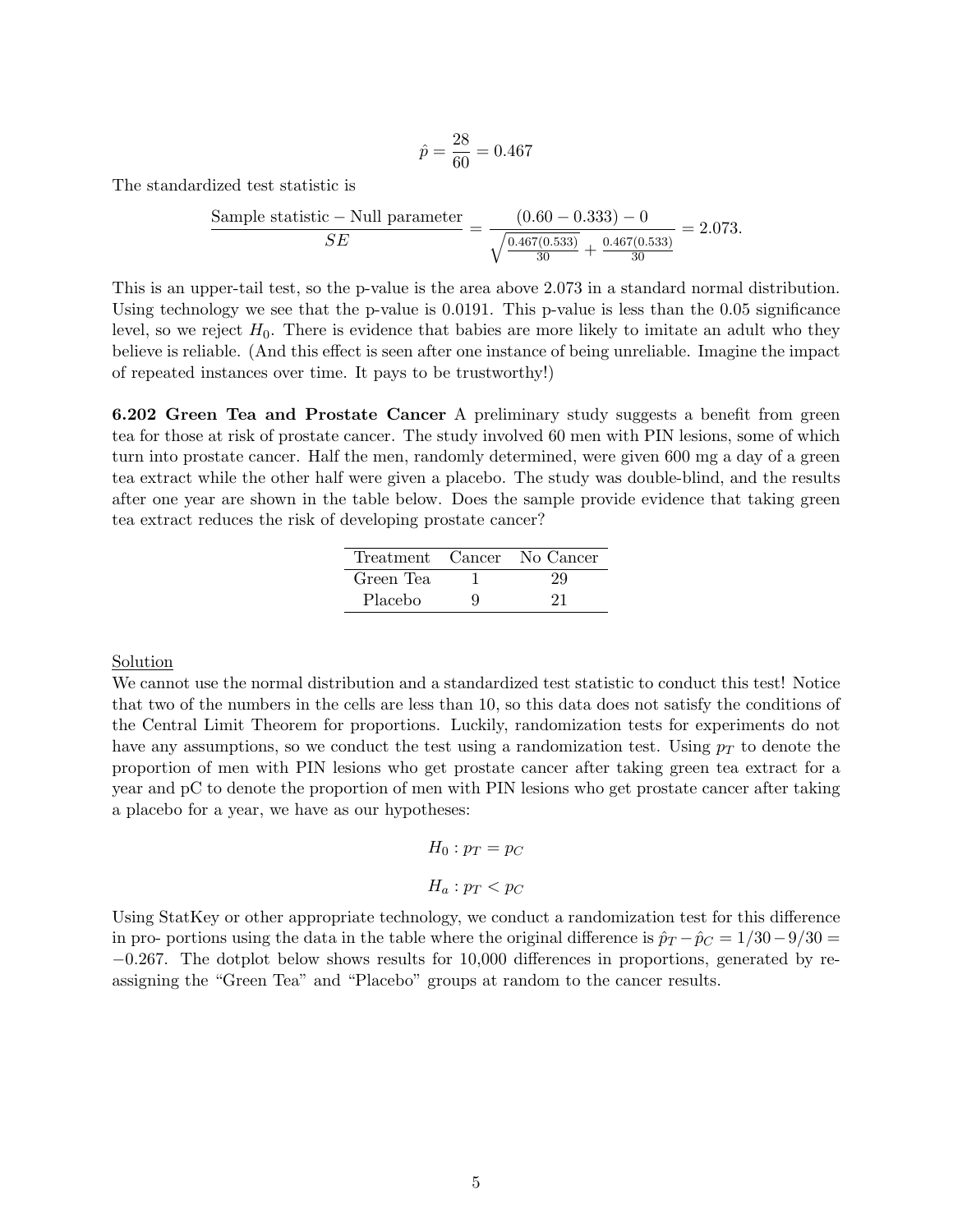

The p-value is very small, 0.006 from these randomizations, so we reject the null hypothesis and find strong evidence that green tea extract offers some benefit against prostrate cancer.

**6.223** Mathematics Scores by Native Language The distribution of sample means  $\bar{x}_N - \bar{x}_E$ , where  $\bar{x}_N$  represents the mean Mathematics score for a sample of 100 people whose native language is English, is centered at 10 with a standard deviation of 17.41. Give notation and define the quantity we are estimating with these sample differences. In the population of all students taking the test, who scored higher on average, non-native English speakers or native English speakers?

## Solution

The quantity we are estimating is  $\mu_N - \mu_E$ , where  $\mu_N$  represents the average score on this test by all non-native English speakers who took the test and  $\mu_E$  represents the average score on the test by all native English speakers who took the test. The distribution of differences in sample means,  $\bar{x}_N - \bar{x}_E$ , is centered at 10 which means that the difference in the population means is  $\mu_N - \mu_E = 10$ . Since  $\mu_N - \mu_E$  is positive, we must have  $\mu_N > \mu_E$  and find that non-native English speakers scored higher, on average, on the Mathematics test. (This is quite impressive, since the test is given in English!)

6.238 Does Red Increase Men's Attraction to Women? Exercise 1.89 on page 42 described a recent study which examines the impact of the color red on how attractive men perceive women to be. In the study, men were randomly divided into two groups and were asked to rate the attractiveness of a women on a scale of 1 (not at all attractive) to 9 (extremely attractive). Men in one group were shown pictures of women on a while background while the men in the other group were shown the same pictures of women on a red background. The results are shown in the table below and the data for both groups are reasonably symmetric with no outliers. To determine the possible effect size of the red background over the white, find and interpret a 90% confidence interval for the difference in mean attractiveness rating.

| Color | n  | $\mathcal{X}$ | s     |
|-------|----|---------------|-------|
| Red.  | 15 | 7.2           | 0.6   |
| While | 12 | 6.1           | (1.4) |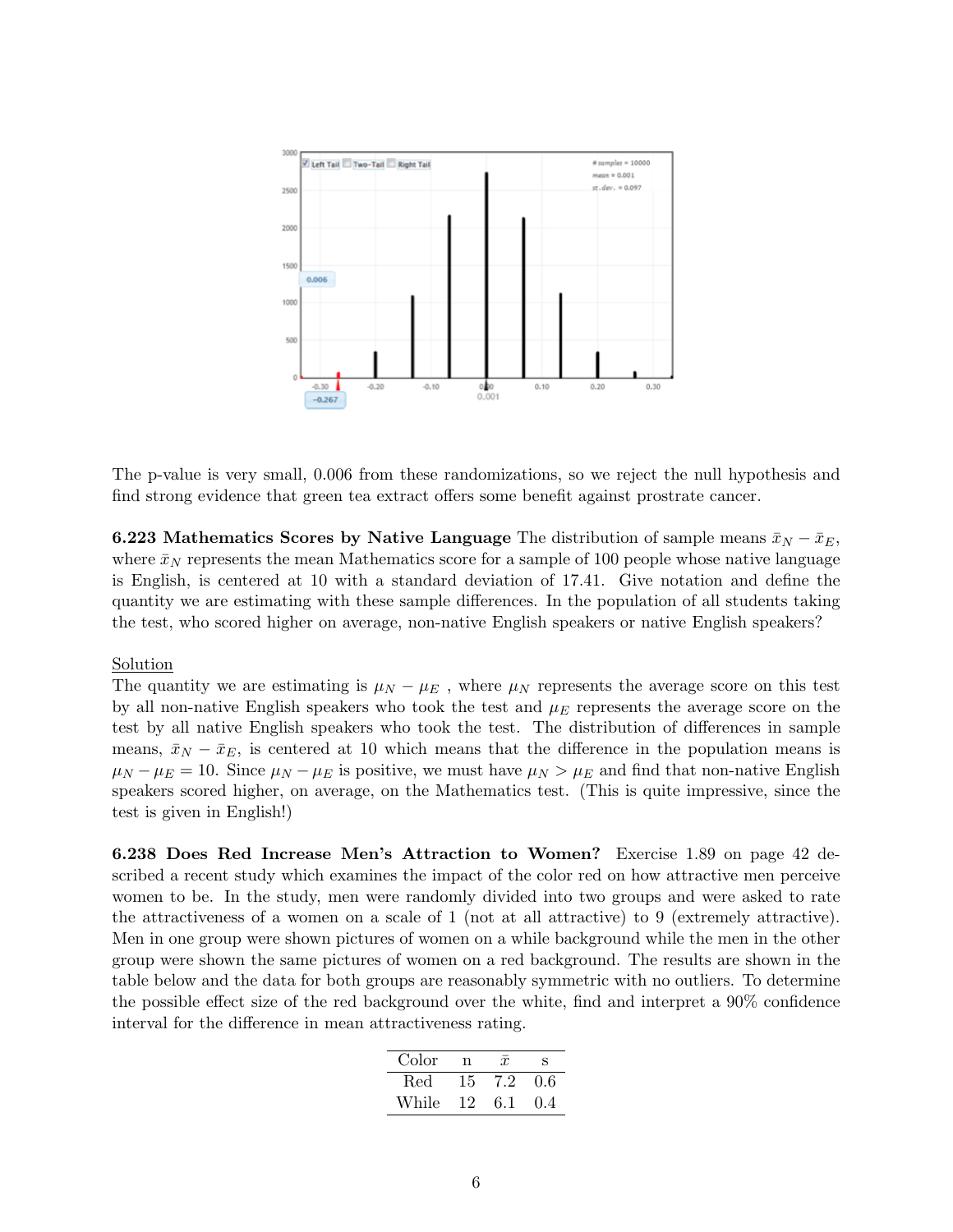### Solution

We want to estimate the size of the difference in the mean rating with the red background  $(\mu_R)$ compared to the white background  $(\mu_W)$ . We estimate the difference in population means using the difference in sample means  $\bar{x}_R - \bar{x}_W$ , where  $\bar{x}_R$  represents the mean rating in the sample using red and  $\bar{x}_W$  represents the mean rating in the sample using white. For a 90% confidence interval with degrees of freedom equal to 11 (the smaller sample size minus one), we use  $t^* = 1.80$ . We have:

Sample statistic 
$$
\pm
$$
  $t^* \cdot SE$   
\n $(\bar{x}_R - \bar{x}_W) \pm 1.80\sqrt{\frac{s_R^2}{n_R} + \frac{s_W^2}{n_W}}$   
\n $(7.2 - 6.1) \pm 1.80\sqrt{\frac{0.6^2}{15} + \frac{0.4^2}{12}}$   
\n $1.1 \pm 0.35$   
\n0.75 to 1.45

We are 90% confident that men?s average rating of women?s attractiveness on a 9-point scale will be between 0.75 and 1.45 points higher when the picture is displayed on a red background rather than a white background.

6.239 Light at Night and Weight Gain A study described in Data A.1 on page 136 found that mice exposed to light at night gained substantially more weight than mice who had complete darkness at night, despite the fact that calorie intake and activity levels were the same for the two groups. How large is the effect of light on weight gain? In the study, 27 mice were randomly divided into two groups. The 8 mice with darkness at night gained an average of 5.9 grams in body mass, with a standard deviation of 1.9 grams. The 19 mice with light at night gained an average of 9.4 grams with a standard deviation of 3.2 grams. We see in the figure in the book that there is no extreme skewness or extreme outliers, so it is appropriate to use a t-distribution. Find and interpret a 99% confidence interval for the difference in mean weight gain.

### Solution

We estimate the difference in population means using the difference in sample means  $\bar{x}_L - \bar{x}_D$ , where  $x_L$  represents the mean weight gain of the mice in light and  $x_D$  represents the mean weight gain of mice in darkness. For a 99% confidence interval with degrees of freedom equal to 7, we use  $t^* = 3.50$ . We have:

Sample statistic 
$$
\pm t^* \cdot SE
$$
  
\n $(\bar{x}_L - \bar{x}_D) \pm t^* \sqrt{\frac{s_L^2}{n_L} + \frac{s_D^2}{n_D}}$   
\n $(9.4 - 5.9) \pm 3.50 \sqrt{\frac{3.2^2}{19} + \frac{1.9^2}{8}}$   
\n $3.4 \pm 3.48$   
\n0.02 to 6.98

We are 99% confident that mice with light at night will gain, on average, between 0.02 grams and 6.98 grams more than mice in darkness.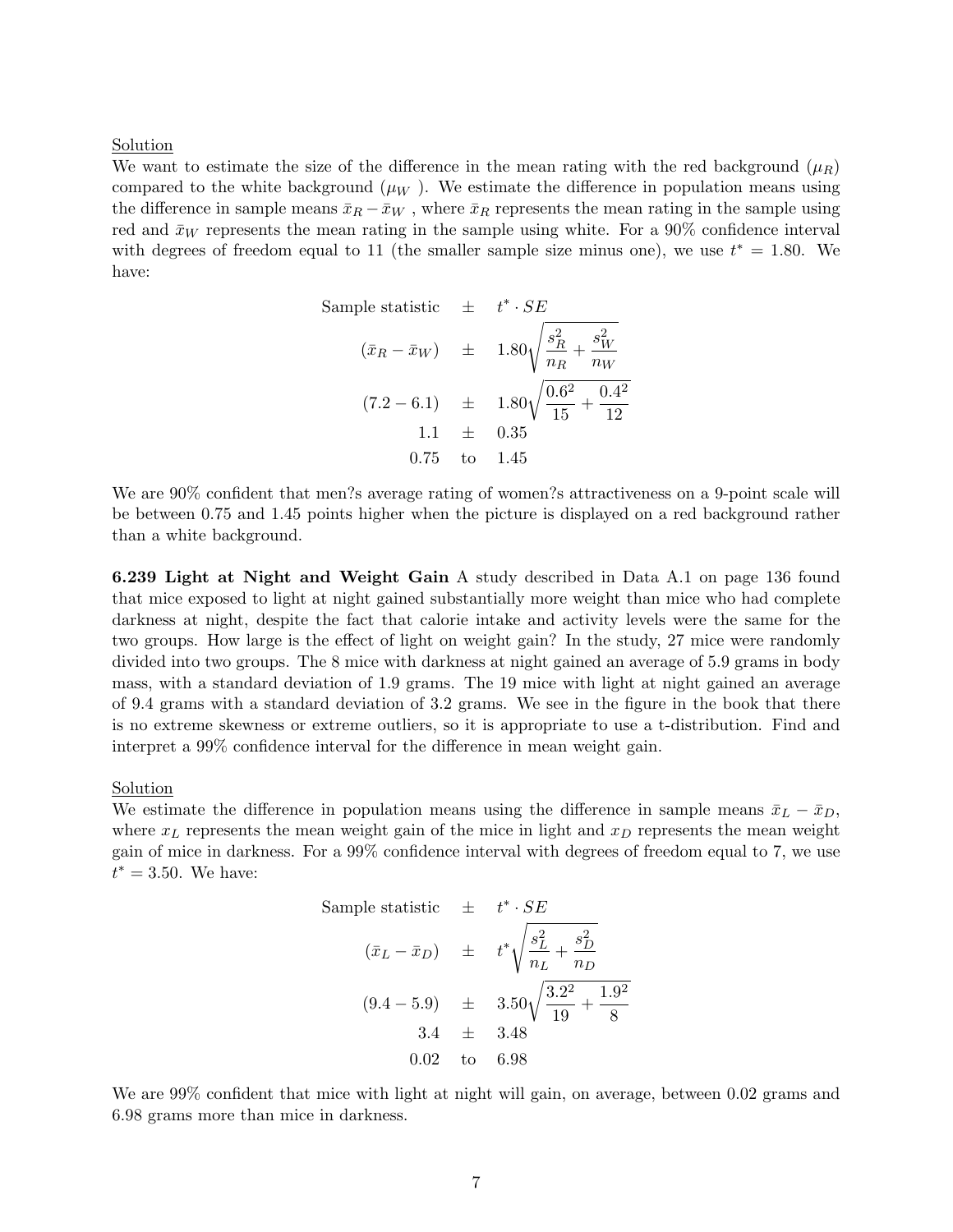6.259 Diet Cola and Calcium Exercise B.5 on page 305 introduces a study examining the effect of diet cola consumption on calcium levels in women. A sample of 16 health women aged 18 to 40 were randomly assigned to drink 24 ounces of either diet cola or water. Their urine was collected for three hours after ingestion of the beverage and calcium excretion (in mg) was measured. The summary statistics for diet cola are  $\bar{x}_C = 56.0$  with  $s_C = 4.93$  and  $n_C = 8$  and the summary statistics for water are  $\bar{x}_W = 49.1$  with  $s_W = 3.64$  and  $n_W = 8$ . Figure 6.26 shows dot plots of the data values. Test whether there is evidence that diet cola leaches calcium out of the system, which would increase the amount of calcium in the urine for diet cola drinkers. In Exercise B.5, we used a randomization distribution to conduct this test. Use a t-distribution here, after first checking that the conditions are met and explaining your reasoning. The data are stored in ColaCalcium.

## Solution

The hypotheses are  $H_0: \mu_C = \mu_W$  vs  $H_a: \mu_C > \mu_W$ , where  $\mu_C$  and  $\mu_W$  are the mean calcium loss after drinking diet cola and water, respectively. The sample sizes are quite small, so we check for extreme skewness or extreme outliers. We see in the dotplots that the data are not too extremely skewed and don?t seem to have any extreme outliers, so a t-distribution is acceptable. The t-test statistic is:

$$
t = \frac{\text{Sample statistics} - \text{Null parameter}}{SE} = \frac{(\bar{x}_C - \bar{x}_W) - 0}{\sqrt{\frac{s_C^2}{n_C} + \frac{s_W^2}{n_W}}} = \frac{56.0 - 49.1}{\sqrt{\frac{4.93^2}{8} + \frac{3.64^2}{8}}} = 3.18.
$$

This is an upper-tail test, so the p-value is the area above 3.18 in a t-distribution with  $df = 7$ . We see that the p-value is 0.0078. This is a very small p-value, so we reject  $H_0$ , and conclude that there is strong evidence (even with such a small sample size) that diet cola drinkers do lose more calcium, on average, than water drinkers. Another reason to drink more water and less diet cola!

6.288 Pheromones in Female Tears? On page 11 in Section 1.1, we describe studies to investigate whether there is evidence of pheromones (subconscious chemical signals) in female tears that affect sexual arousal in men. In one of the studies, 50 men had a pad attached to the upper lip that contained either female tears or a salt solution dripped down the same female's face. Each subject participated twice, on consecutive days, once with tears and once with saline, randomized for order, and double-blind. Testosterone levels were measured before sniffing and after sniffing on both days. While normal testosterone levels vary significantly between different men, average levels for the group were the same before sniffing on both days and after sniffing the salt solution (about 155 pb/mL) but were reduced after sniffing the tears (about 133 pg/mL). The mean difference in testosterone levels after sniffing the tears was 21.7 with standard deviation 46.5.

(a) Why did the investigators choose a matched pairs design for this experiment?

(b) Test to see if testosterone levels are significantly reduced after sniffing tears.

(c) Can we conclude that sniffing female tears reduces testosterone levels (which is a significant indicator of sexual arousal in men)?

### Solution

a) A matched pairs design is appropriate because testosterone levels vary greatly between different men, and the matched pairs design eliminates this variability as a factor.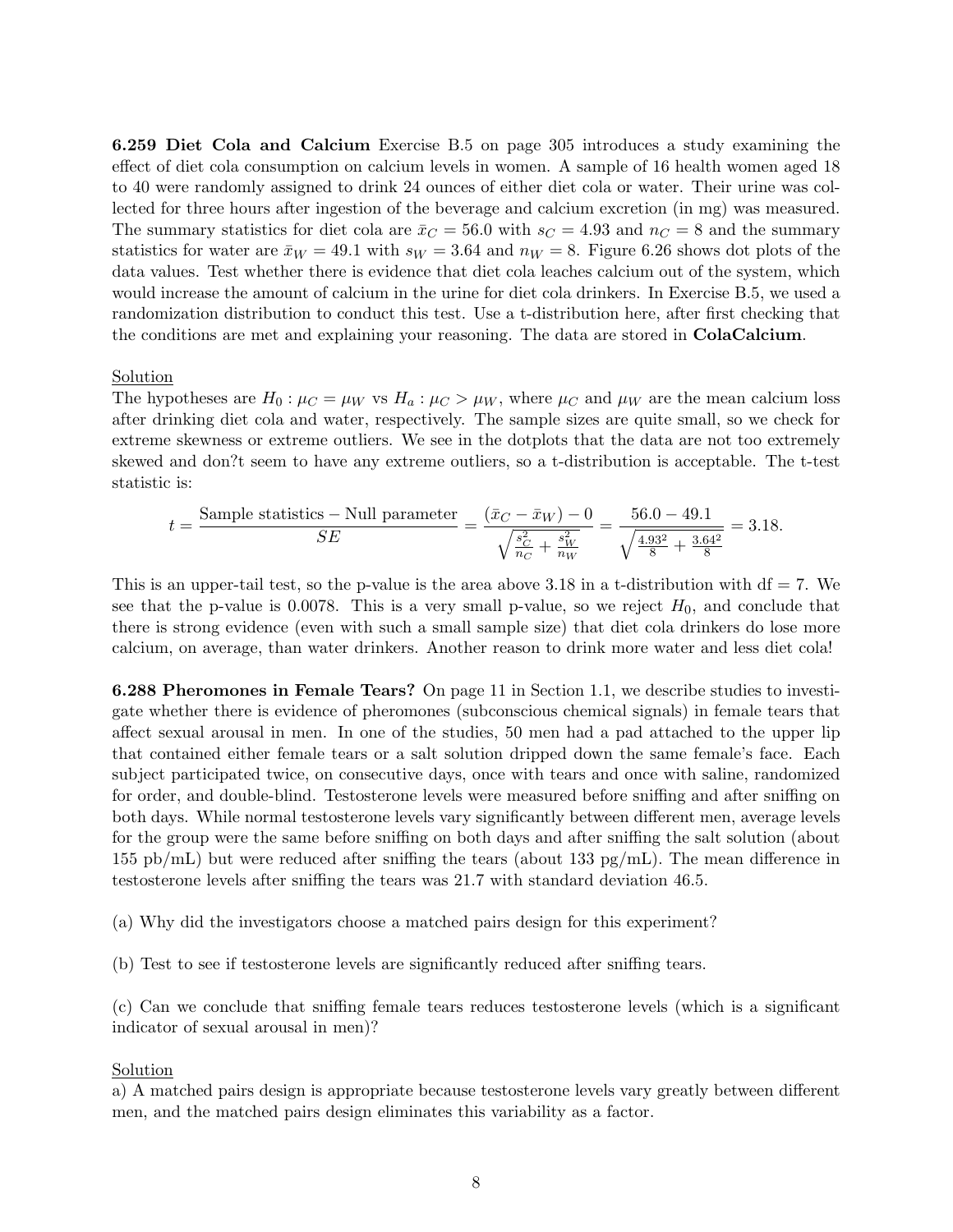(b) We are testing for a difference in two means from a matched pairs experiment. Using the differences, we have

$$
H_0: \mu_d = 0
$$
  

$$
H_a: \mu_d > 0
$$

where  $\mu_d$  is the mean of differences, where the differences are computed as (testosterone level after salt solution - testosterone level after sniffing tears). Notice that this is a one-tail test since we are specifically testing to see if testosterone levels are reduced after sniffing female tears. The t-test statistic is:  $22.7$ 

$$
t = \frac{\bar{x}_d - 0}{s_d / \sqrt{n_d}} = \frac{21.7}{46.5 / \sqrt{50}} = 3.30.
$$

Using the t-distribution with degrees of freedom 49, we find a p-value of 0.0009. This provides strong evidence to reject  $H_0$  and conclude that sniffing female tears significantly reduces testosterone levels in men.

(c) Yes, we can conclude that sniffing female tears reduces testosterone levels since the results are significant and come from a double-blind, placebo-controlled, randomized experiment.

#### Computer Exercises

For each R problem, turn in answers to questions with the written portion of the homework. Send the R code for the problem to Katherine Goode. The answers to questions in the written part should be well written, clear, and organized. The R code should be commented and well formatted.

R problem 1 Earlier in the semester, we learned to use the bootstrap to find confidence intervals for many parameters. In this problem, we will compare multiple methods for finding a 95% confidence interval between two population proportions. The methods are:

- 1. Bootstrap using difference in sample proportions  $+/- 2$  times bootstrap SE.
- 2. Bootstrap using quantiles.
- 3. The function prop.test() in R with the Yates correction.
- 4. The function prop.test() in R without the Yates correction.
- 5. The formula in the textbook.

Let's reconsider the data in Exercise 6.176, which we can represent in a 2 by 2 matrix.

```
x = matrix(c(937, 1945, 473, 870), nrow = 2, ncol = 2)rownames(x) = c("1974", "2006")colnames(x) = c("Favor", "Oppose")x
## Favor Oppose
## 1974 937 473
## 2006 1945 870
```
1. Create 10,000 bootstrap samples from each of the 1974 and 2006 populations and compute the difference between sample proportions. Construct 95% confidence intervals by the first two methods above. Graph a histogram or density plot of the bootstrap distribution and comment on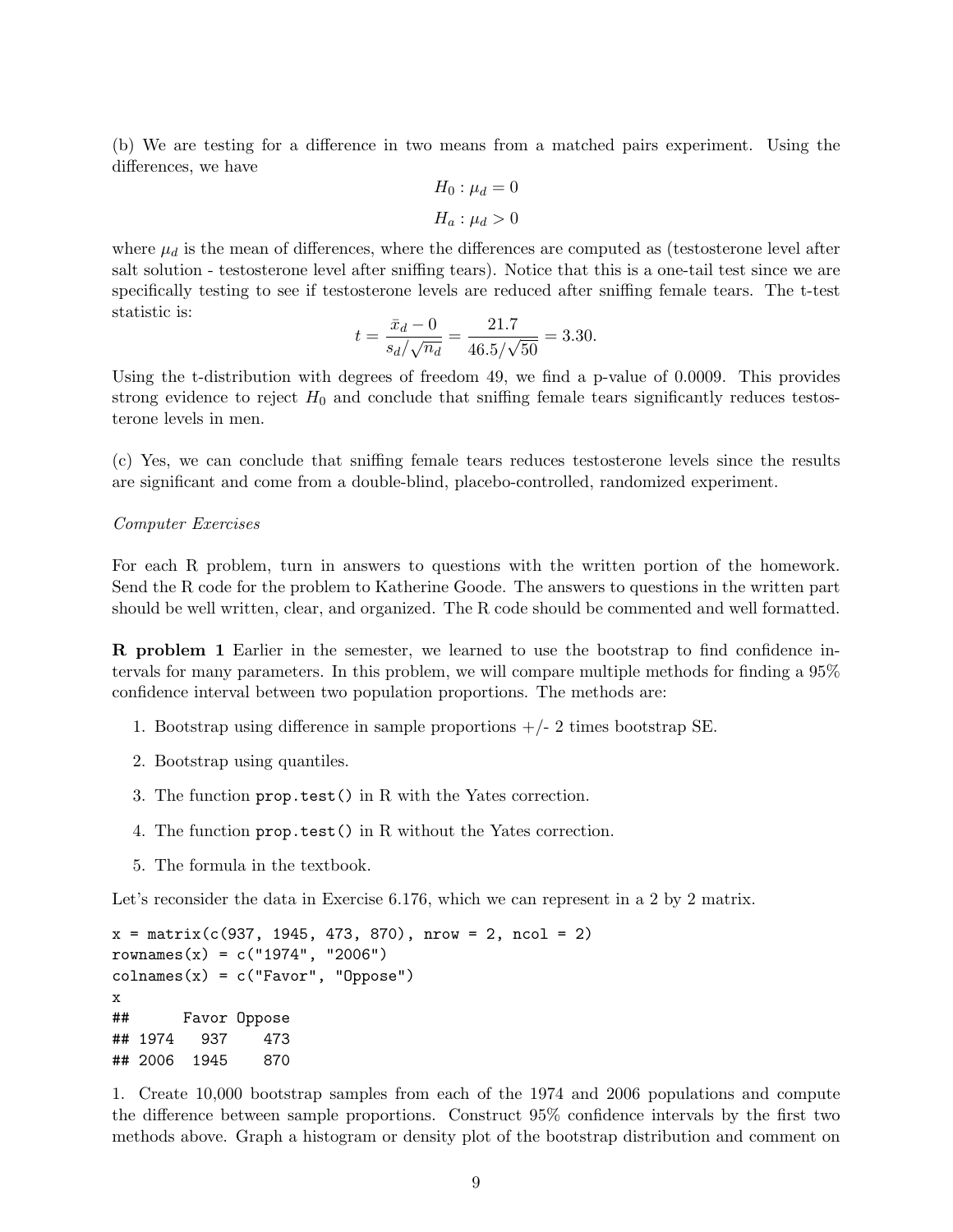its shape, center, and spread (as measured by standard deviation).

Now that we know about the binomial distribution, we can use this to apply the bootstrap efficiently with the rbinom() function. Specifically, the code snipet

```
rbinom(10000,size=1410,prob=937/1410)/1410
```
will generate  $10,000$  sample proportions from the 1974 population using the bootstrap by taking 10,000 random binomial random variables and dividing each by the sample size.

### Solution

We start by creating the 10,000 bootstrap samples. We could do this two ways. The first involves the previous methods we used. Below is the code for my bootstrap.

```
diff <- numeric(10000)
for(i in 1:10000)
{
 p.1 <- sum(sample(c(rep(1,937),rep(0,473)),937+473,replace=TRUE))/(937+473)
 p.2 <- sum(sample(c(rep(1,1945),rep(0,870)),1945+870,replace=TRUE))/(1945+870)
 diff[i] <- p.1-p.2}
```
With our bootstrap samples, we are able to obtain the standard error of the bootstrap distribution and compute the confidence interval using the first method.

> $\hat{p}_1 - \hat{p}_2 \pm 2 * SE$  $-0.02640238 \pm 2*0.01531484$

Thus, our confidence interval is

 $(-0.0570, 0.0042).$ 

We also use the 2.5 and 97.5 percentiles to obtain a confidence interval.

 $(-0.0566, 0.0034)$ 

The following R code was used to obtain these intervals.

```
boot.se \leq sd(diff)
diff.obs <- (937/(937+473))-(1945/(1945+870))
CI.1 \leftarrow diff.obs+c(-2,2)*boot.se
CI.2 <- quantile(diff,c(0.025,0.975))
```
Below is a a histogram showing the bootstrap distribution. We use the following code to create this graph.

```
ggplot(data.frame(x = diff), aes(x = x))+geom\_histogram(color="green")
```
From looking at the histogram, we see that the distribution is symmetric and centered around -0.025.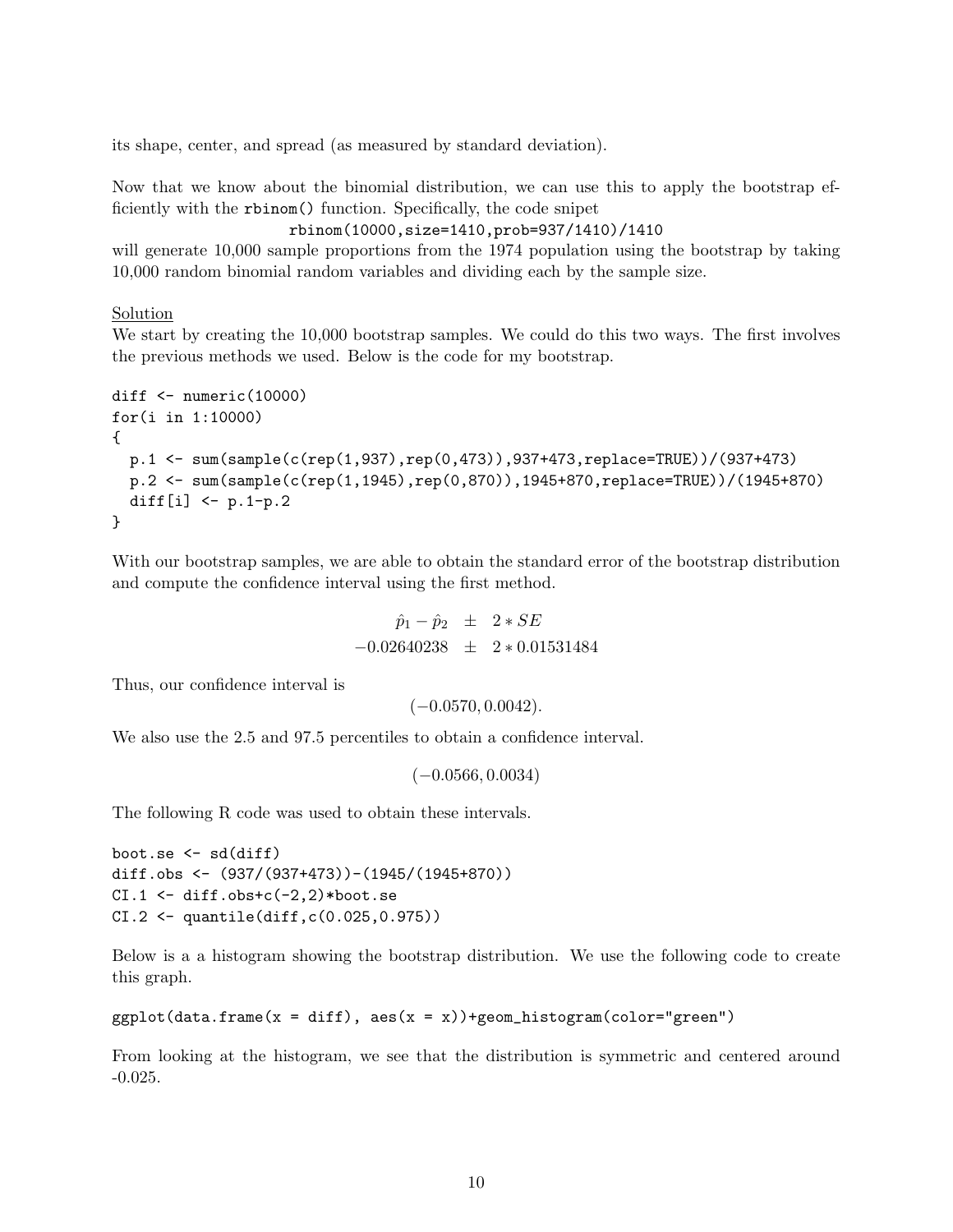

The other method we could have used to create the bootstrap distribution is the method the professors suggests at the beginning of this problem, which uses the binomial distribution. Using this method, the two confidence intervals we obtain are

 $(-0.0568, 0.0040)$  and  $(-0.0562, 0.0030)$ .

The code we used to obtain these intervals is as follows.

```
boot <- rbinom(10000,size=1410,prob=937/1410)/1410-rbinom(10000,size=2815,prob=1945/2815)/2815
se <- sd(boot)
CI.3 \leftarrow diff.obs+c(-2,2)*seCI.4 <- quantile(boot,c(0.025,0.975))
```
2. The R function prop.test() uses a different method for constructing a confidence interval. When the first argument is a matrix, the function treats each row as a population. Find the confidence intervals from the output using this code.

prop.test(x)  $prop.test(x, correct = FALSE)$ 

## Solution

We now use the **prop.test** in R with and without the correction to obtain confidence intervals. We obtain the following output from R.

```
> x = matrix(c(937, 1945, 473, 870), nrow = 2, ncol = 2)
> rownames(x) = c("1974", "2006")
> colnames(x) = c("Favor", "Oppose")
> x
    Favor Oppose
1974 937 473
2006 1945 870
> prop.test(x)
```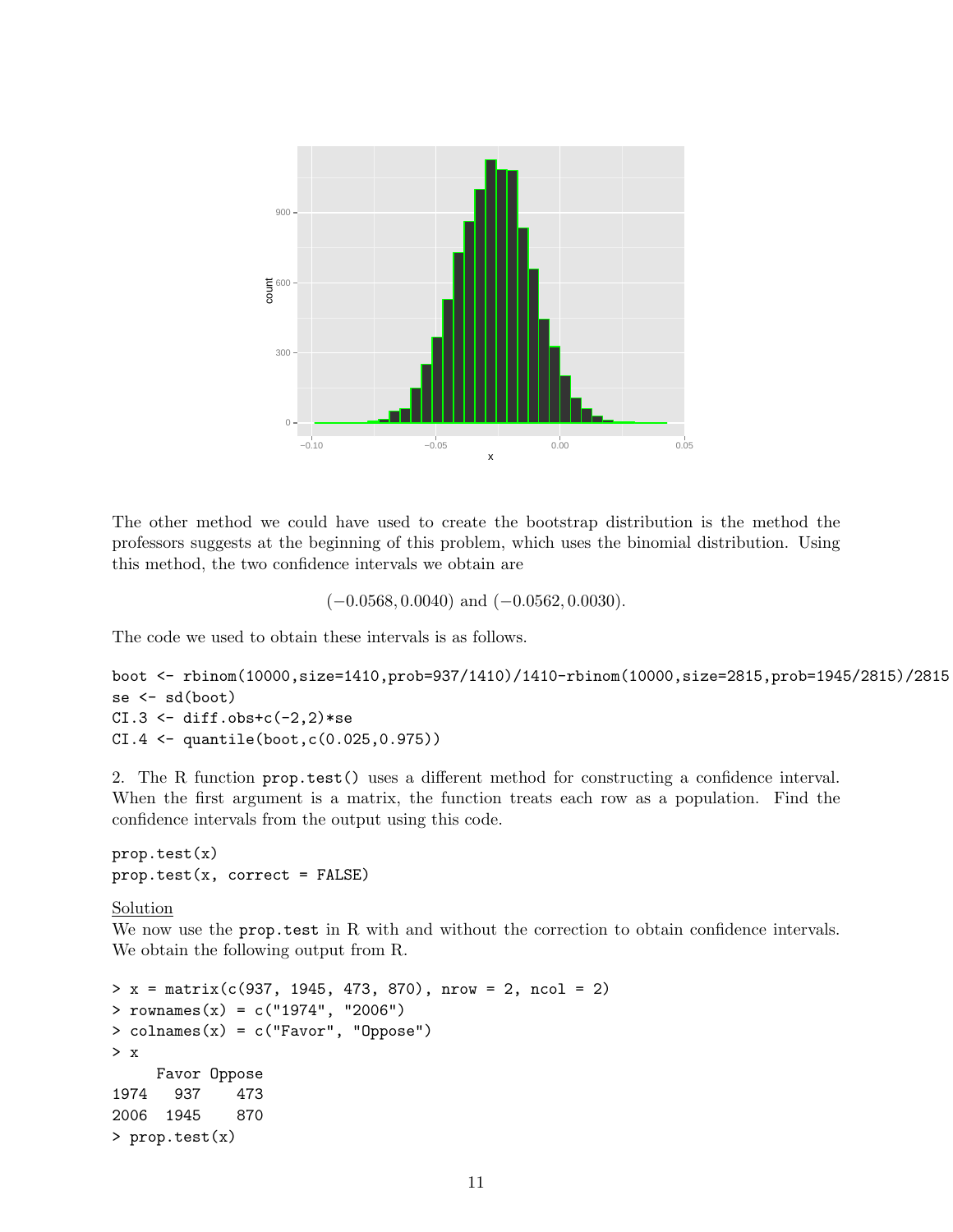```
2-sample test for equality of proportions with continuity correction
data: x
X-squared = 2.8997, df = 1, p-value = 0.0886
alternative hypothesis: two.sided
95 percent confidence interval:
-0.056913895 0.004109139
sample estimates:
  prop 1 prop 2
0.6645390 0.6909414
> prop.test(x,correct=FALSE)
2-sample test for equality of proportions without continuity correction
data: x
X-squared = 3.0202, df = 1, p-value = 0.08223
alternative hypothesis: two.sided
95 percent confidence interval:
-0.056381666 0.003576909
sample estimates:
  prop 1 prop 2
0.6645390 0.6909414
```
Thus, with the correction applied, we obtain the following confidence interval.

 $(-0.0569, 0.0041)$ 

Without the correction applied, we obtain this confidence interval.

 $(-0.0564, 0.0036)$ 

3. Finally, compare these confidence intervals with that you found using the textbook formula from earlier in the assignment. Are these confidence intervals all about the same, or are the values from some methods markedly different? For each interval, find the center (mean of the endpoints) and width (difference between the endpoints) and display these values in a table.

| Method                               | Center Width |  |
|--------------------------------------|--------------|--|
| Boostrap $\pm 2 \times SE$           |              |  |
| Bootstrap percentiles                |              |  |
| prop.test() with Yates correction    |              |  |
| prop.test() without Yates correction |              |  |
| Textbook formula                     |              |  |

### Solution

We begin by calculating a confidence interval that uses the formula from the textbook.

$$
\hat{p}_1 - \hat{p}_2 \quad \pm \quad z^* \sqrt{\frac{(\hat{p}_1)(1 - \hat{p}_1)}{n_1} + \frac{\hat{p}_2(1 - \hat{p}_2)}{n_2}} \\
 \Rightarrow \quad (-0.0564, 0.0036)
$$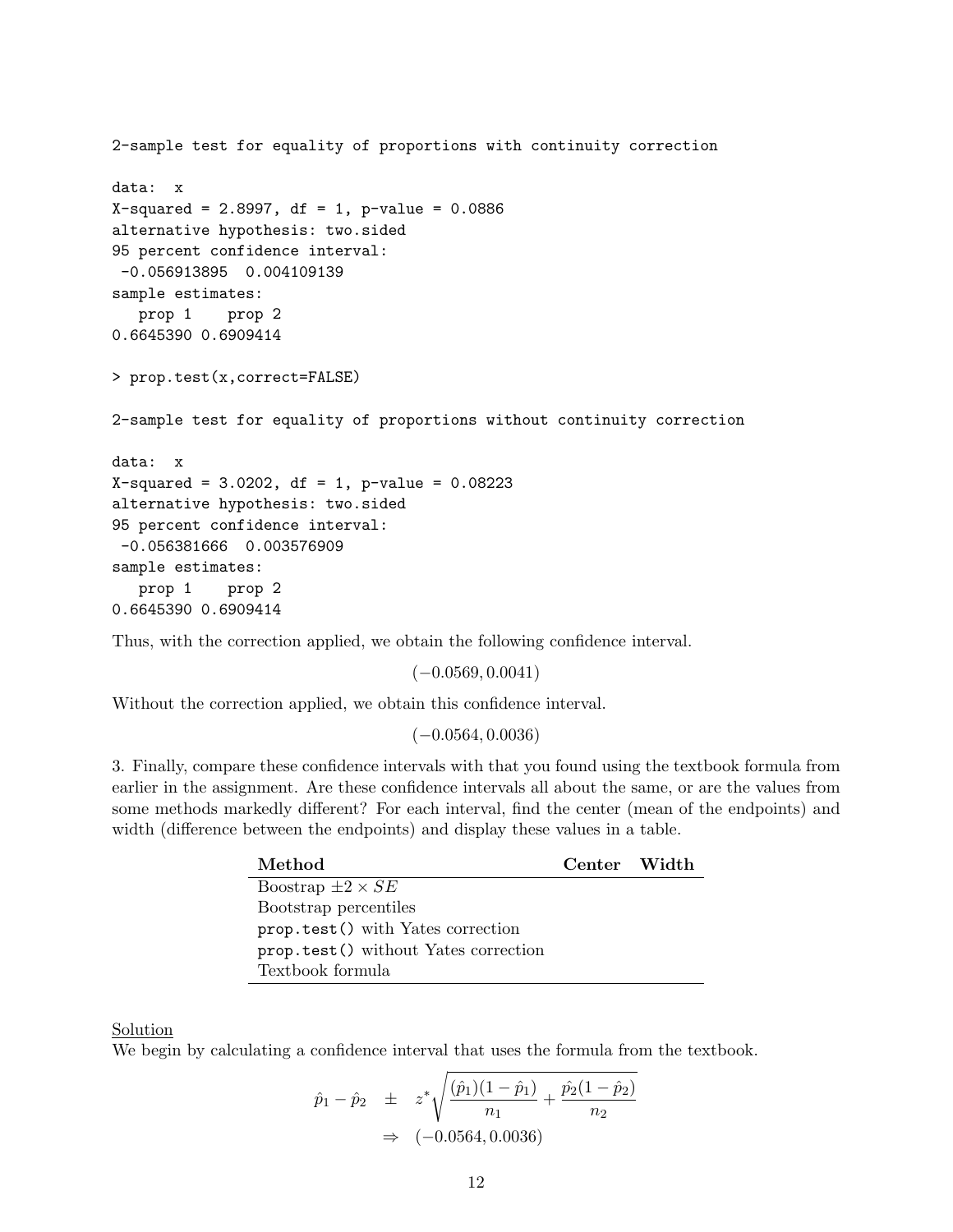We are now able to fill in the table.

| Method                               | Center Width |        |
|--------------------------------------|--------------|--------|
| Boostrap $\pm 2 \times SE$           | $-0.0264$    | 0.0613 |
| Bootstrap percentiles                | $-0.0266$    | 0.0599 |
| prop.test() with Yates correction    | $-0.0264$    | 0.0610 |
| prop.test() without Yates correction | $-0.0264$    | 0.0600 |
| Textbook formula                     | $-0.0264$    | 0.0600 |

We see that all of the intervals have centers and widths that are relatively similar.

R Problem 2 In this exercise, we will reconsider the data from the light experiment on mice from page 130 that is summarized in Exercise 6.239. The data is in the textbook data frame LightatNight. In this data set, the variable Light has three cetegories, but for this exercise, we combine the data from the LL and DM groups for those mice that had some light at night and leave the LD group alone for the group with darkness at night. Here is some R code to create two separate groups for the BMGain variable.

```
library(Lock5Data)
data(LightatNight)
light = with(LightatNight, BMGain[(Light == "DM") | (Light == "LL")])
dark = with(LightatNight, BMGain[Light == "LD"])
```
1. Use the bootstrap by sampling with replacement from each variable separately 10,000 times to estimate the bootstrap sampling distribution of the difference between sample means. Construct  $95\%$  confidence intervals using the  $+/- 2SE$  and the percentile methods.

**Solution** 

We use R to create a bootstrap sample with 10000 resamples. We use this distribution to create two confidence intervals. The confidence interval using the  $+/-2SE$  method is

 $(1.5381, 5.3126),$ 

and the confidence interval from the percentile method is

 $(1.5811, 5.3093).$ 

This it the code used in R for this problem.

```
library(Lock5Data)
data(LightatNight)
light = with(LightatNight, BMGain[(Light == "DM") | (Light == "LL")])
dark = with(LightatNight, BMGain[Light == "LD"])
miceboot <- numeric(10000)
for(i in 1:10000)
{
  lightrs <- mean(sample(light,length(light),replace=TRUE))
  darkrs <- mean(sample(dark,length(dark),replace=TRUE))
```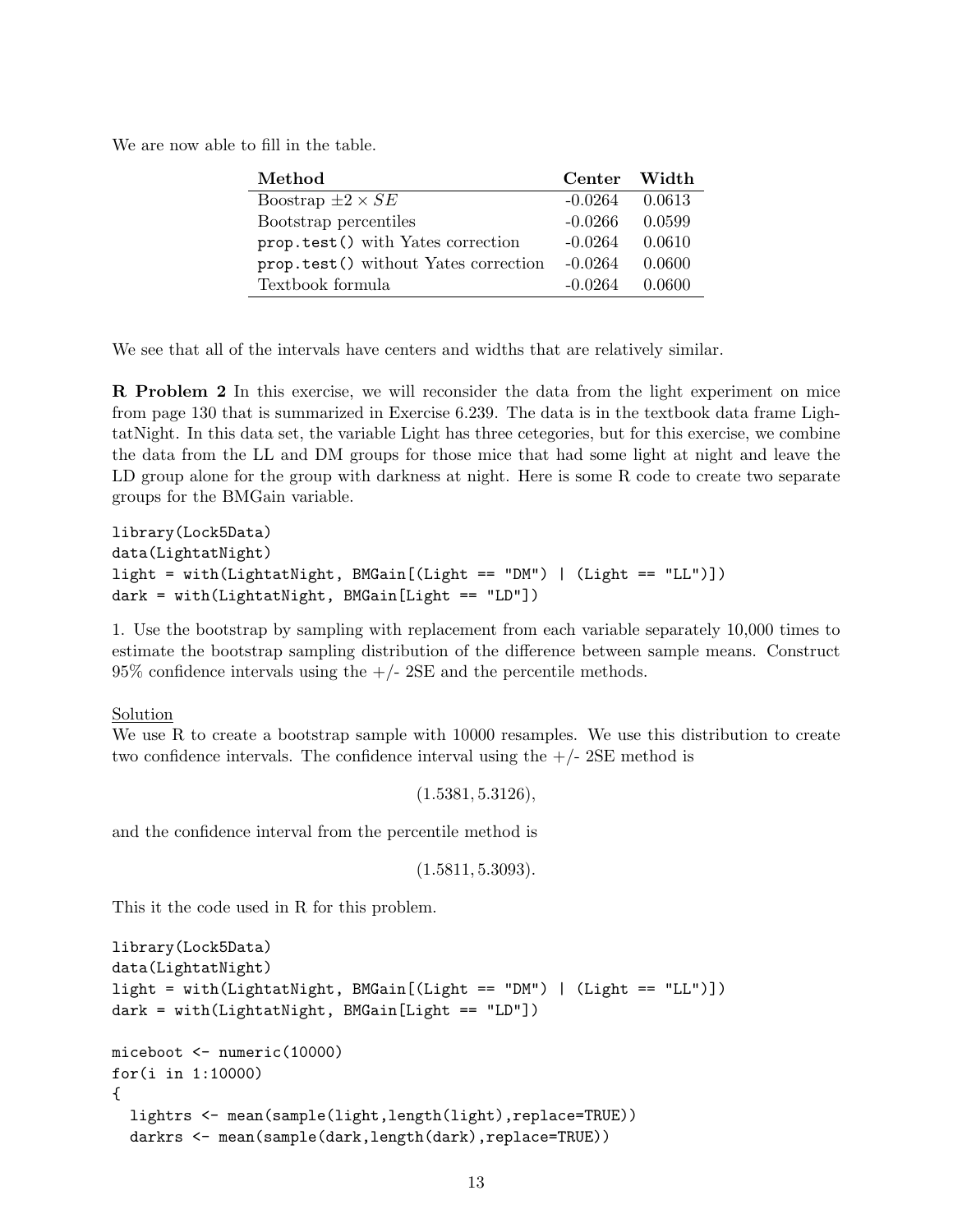```
miceboot[i] <- lightrs-darkrs
}
se <- sd(miceboot)
obsmean <- mean(light)-mean(dark)
CI.1 \leftarrow obsmean+c(-2,2)*seCI.2 \leftarrow quantile(miceboot, c(0.025, 0.975))
```
2. Use the R function t.test() to find a 95% confidence interval for the difference in population means

t.test(light, dark)

**Solution** Using the command  $t.test(light, dark)$  in R, we obtain the following output.

Welch Two Sample t-test

```
data: light and dark
t = 3.4463, df = 21.653, p-value = 0.002341
alternative hypothesis: true difference in means is not equal to 0
95 percent confidence interval:
 1.362164 5.488494
sample estimates:
mean of x mean of y
9.351579 5.926250
```
Thus, the 95% confidence interval for the difference in population means is

 $(1.3622, 5.4885).$ 

3. Use the textbook formula for the confidence interval.

Solution

We now use the textbook formula to compute the confidence interval. The formula we use is

$$
(\bar{x}_1 - \bar{x}_2) \pm t^* \sqrt{\frac{s_1^2}{n_1} + \frac{s_2^2}{n_2}}
$$

From our data, this interval comes out to be

```
(1.0751, 5.7756).
```
The code we use in R is

```
SE <- sqrt((sd(light)^2/length(light))+(sd(dark)^2/length(dark)))
CI.3 \leftarrow obsmean+c(-1,1)*qt(0.975,length(dark)-1)*SE
```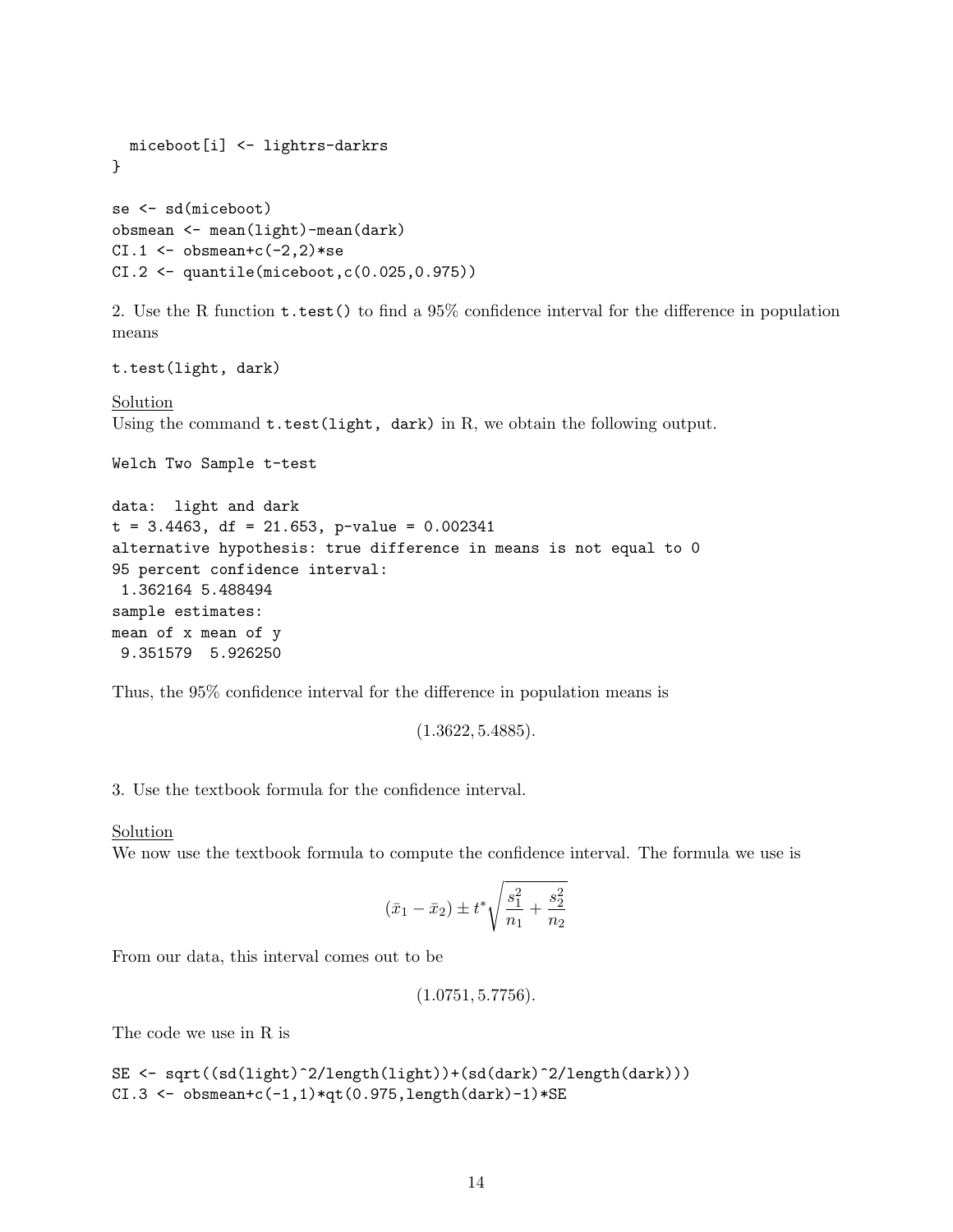4. For each interval, find the center and width and tabulate these. How do they compare?

## Solution

Below is a table of the centers and widths for each of the four intervals calculated in the previous parts of the problems. We see that the bootstrap center and widths are much different than the other two methods.

| Method                     | Center Width |        |
|----------------------------|--------------|--------|
| Boostrap $\pm 2 \times SE$ | 3.4254       | 3.7745 |
| Bootstrap percentiles      | 3.4254       | 3.7282 |
| t.test()                   | 3.4253       | 4.1263 |
| Textbook formula           | 3.4253       | 4.7005 |

5. Now, use a randomization distribution of size 10,000 to test the hypothesis  $H_0: \mu_{Light} = \mu_{Dark}$ versus the two-sided alternative. Find the test statistic and p-value.

# Solution

Using R, we create a randomization distribution from which we obtain a p-value of 0.0081 by considering the number of values that are as extreme or more extreme than our observed value of 3.425329. Thus, we are able to reject the null hypothesis that  $H_0$ :  $\mu_{Light} = \mu_{Dark}$  and conclude that there is a difference in the means.

Below is the R code that was used to create the randomization distribution and obtain the pvalue.

```
allvalues <- c(light,dark)
observed <- mean(light)-mean(dark)
N <- 9999
result <- numeric(N)
for (i in 1:N)
{
  index <- sample(length(light)+length(dark), size=length(light), replace=FALSE)
  result[i] <- mean(allvalues[index])-mean(allvalues[-index])
}
```
(sum(result<=-observed)+sum(result>=observed)+1)/(N+1) observed

6. Find the p-value from t.test(). What degrees of freedom are used for the t distribution?

# Solution

Referring back to the output from our t-test in R, we see that the p-value is 0.0023, which implies that the null hypothesis should be rejected. This agrees with the result we found in the previous part. Note that 21.653 degrees of freedom were used to do this t test.

7. Use the method from the textbook to find the t test statistic and p-value. What degrees of freedom are used?